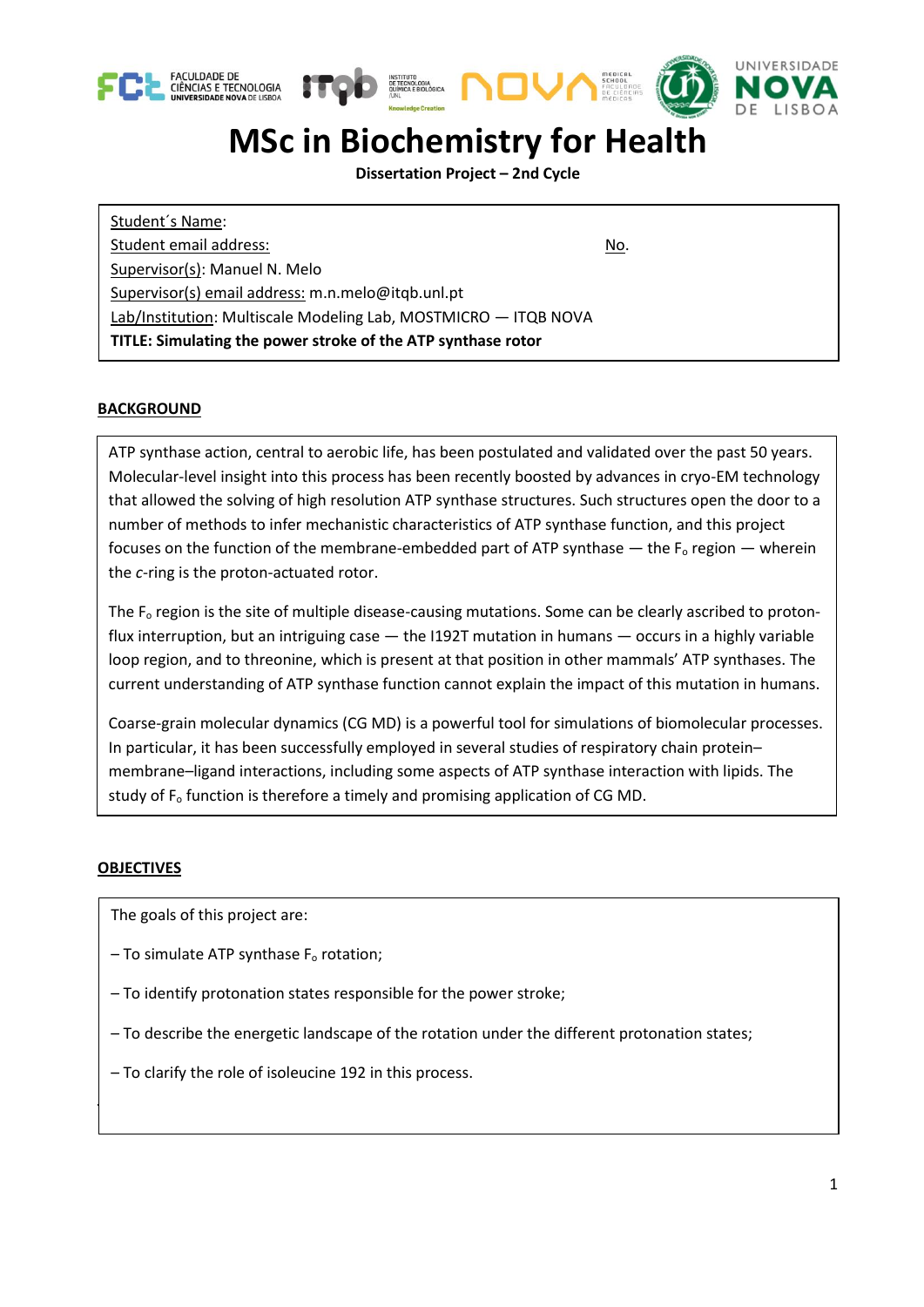





## **PROJECT DESCRIPTION**

The project is divided into four tasks:

Task  $1 -$  To create a CG model of  $F_0$  and embed it in a mitochondrial membrane environment. As electrostatics are foreseen to play a fundamental role in the process, a CG model optimized for electrostatic behavior will be used;

Task 2 – To create derived models corresponding to possible intermediate protonation states;

Task 3 – To simulate the free rotation of the  $F<sub>o</sub>$  rotor from each of the protonation states, calculating rates and evaluating lipid influence.

Task 4 – Should rotation be too slow to be observed under tractable simulation times, to employ biasing potentials to probe the system. Additionally, these will allow the mapping of the energy barriers encountered by the system as it rotates.

Task 5 – From the full description afforded by the results of the previous tasks, the relevance of the I192 site can be inferred, either as establishing intra-protein interactions, as a membrane anchor, or as a lipid–specific binding site. This can be validated by performing simulations with the I192T mutation.

The student will be trained in an array of computing techniques with wide applicability beyond the scope of the project and even outside academia. These include the use of simulation software, structural/dynamic data analysis methods, and overall experience with open-source operating systems.